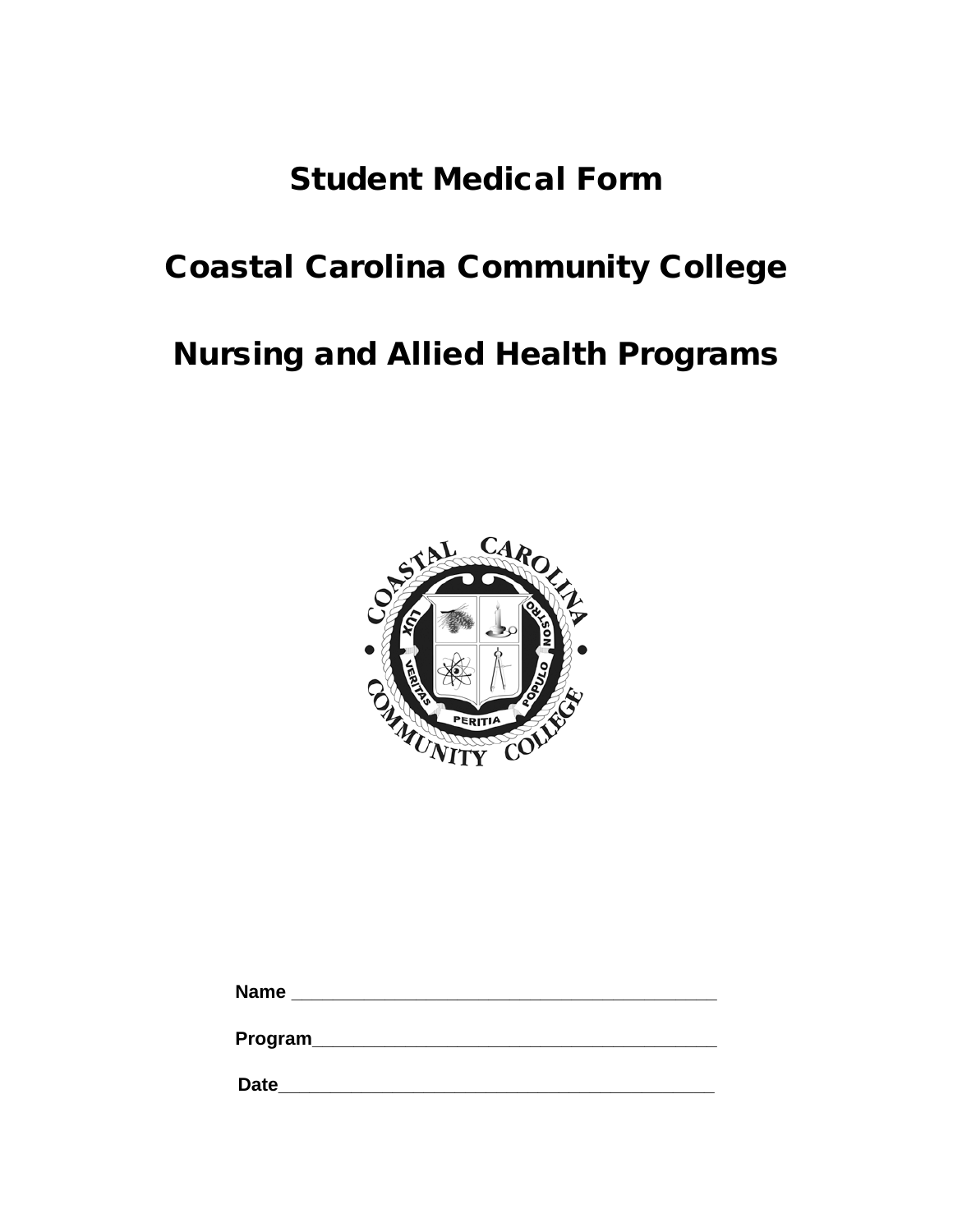## **Instructions for Completion of the Student Medical Form**

*The information provided in this health form by the student and the health care provider is confidential and protected by the Health Insurance Portability and Accountability Act Privacy Rule.* 

- 1. The student must complete and sign the Personal and Family History prior to the physical exam.
- 2. The student should complete as much as possible of the Immunization Record prior to the exam and must provide the school with documentation of any immunizations, titers, or screening tests done prior to the current physical exam. If new immunizations, blood tests, or screening tests are done during the physical exam visit, the health care provider must document and initial those and sign the immunization summary.
- 3. Students who are providing titers showing immunity in lieu of a vaccination record must submit the laboratory result documenting the titer.
- 4. The health care provider must complete and sign the physical exam form.

### **Additional Requirements for Dental, Surgical Tech, Medical Lab Technician, and Emergency Medical Technician students**

- Surgical Tech and Dental students require a vision exam including a fundascopic exam.
- Medical Lab Technician students require a color vision test
- Emergency Medical Science (EMS) students require fitting for a HEPA mask (performed by EMS faculty).
- Dental students will as need to complete a dental examination.
- Dental, EMS, MLT, and Surg Tech students are required to complete the vaccines and titer for MMR, Varicella, and Hepatitis B.

#### **Instructions regarding immunizations and health screening tests**

In order to protect both you and your patients, our clinical agencies require the following immunizations and health screening tests. In order to attend clinical rotations, you must provide *all* of the required information unless you have a documented medical contraindication.

Use the following checklist to confirm that you have provided all required information regarding immunizations and health screening tests. Check specific program requirements to determine if both the vaccines and titer are required.

#### **\_\_\_\_\_ Measles, mumps, rubella (MMR)**

Unless you were born before 1957, you must provide the following:

- Two MMR vaccinations after your first birthday **OR**
- Titers showing immunity to each of the three disorders

#### **\_\_\_\_\_ Varicella**

• Two varicella vaccines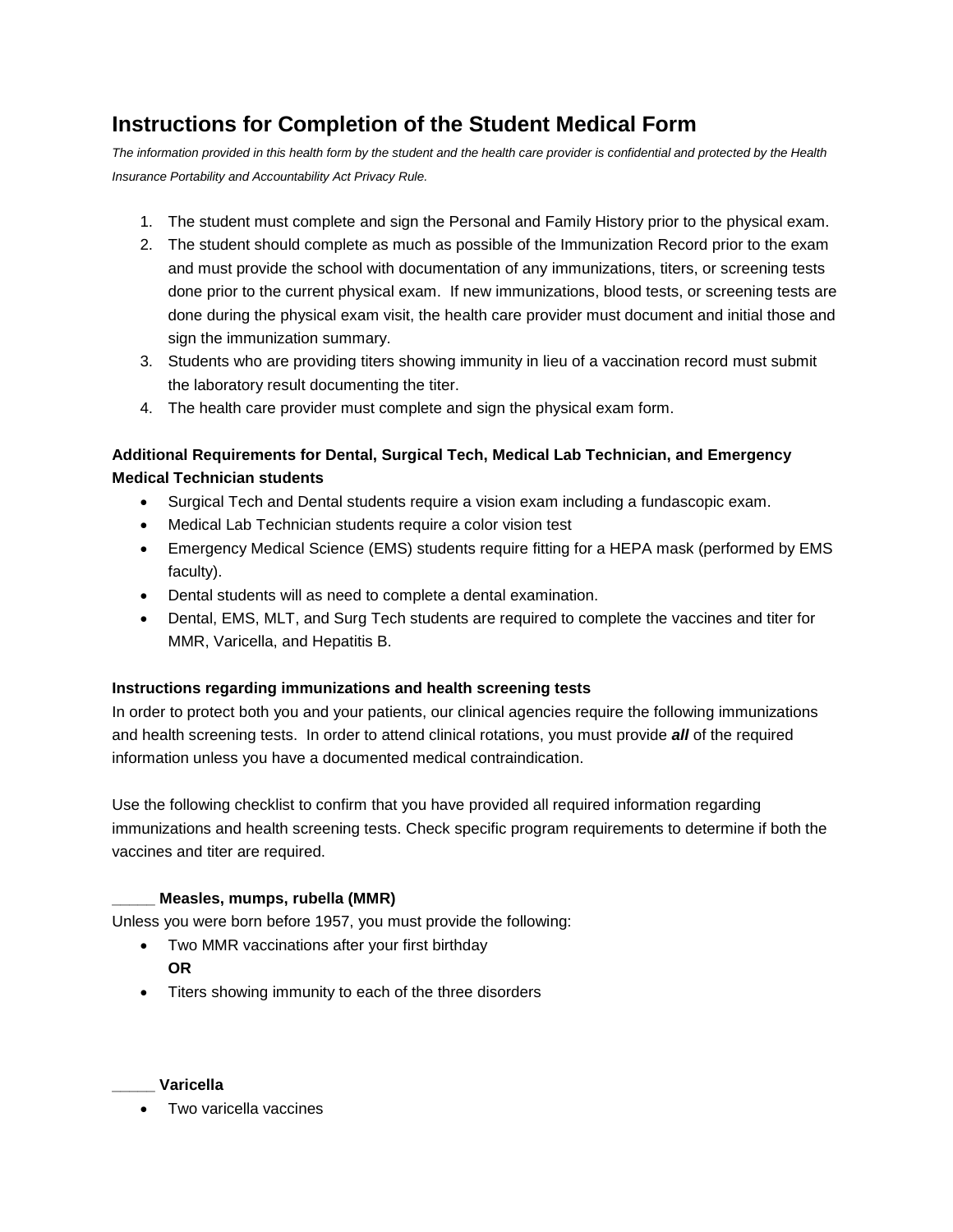#### **OR**

- Titer showing immunity **OR**
- Documentation of chicken pox disease from the physician who diagnosed and treated it

#### **\_\_\_\_\_Tetanus/diphtheria/pertussis (Tdap) booster**

You must have a documented tetanus booster within the past 10 years.

#### **\_\_\_\_\_ Tuberculosis screening**

- You must have documented TB screening within the past 12 months.
- If you have no history of positive screening, you must have a PPD placed and read within 48-72 hours **OR** a Quantiferon Gold or T-spot blood test.
- If you have had a positive screening, you must show documentation of

### o A chest X-ray

**OR**

o Negative Sputum test

#### **\_\_\_\_\_ Hepatitis B**

A series of 3 hepatitis B immunizations

#### **AND**

- A titer showing immunity
- If you have completed a series of 3 vaccines and are still non-immune, you are required to:
	- o Repeat the series of 3 hepatitis B vaccinations **AND**
	- o Obtain a titer 4 to 6 weeks after that vaccine
- If you are still non-immune you may:
	- $\circ$  Obtain two more vaccines to complete a second series of 3, which may be followed in 4 to 6 weeks by a titer. (The CDC cites a significant increase in seroconversion when this option is chosen, but seroconversion is not 100%.)
	- $\circ$  If you are unable to convert to a positive immunity or have a medical documented reason you may sign a waiver saying that you do not wish to have more vaccines and understand that you may be susceptible to hepatitis B.
- Since the series and titers take an extended period of time, you may be in process of completing the series when clinical begin. Provide all documentation that you have. Your Department Head will give you interim instructions.
- Dental students must have the first 2 vaccines completed prior to starting clinical.

#### **Influenza**

• Influenza immunization is not part of your fall admission requirements, but you will be required to receive the vaccine annually during the flu season unless you have a documented medical contraindication or religious objection.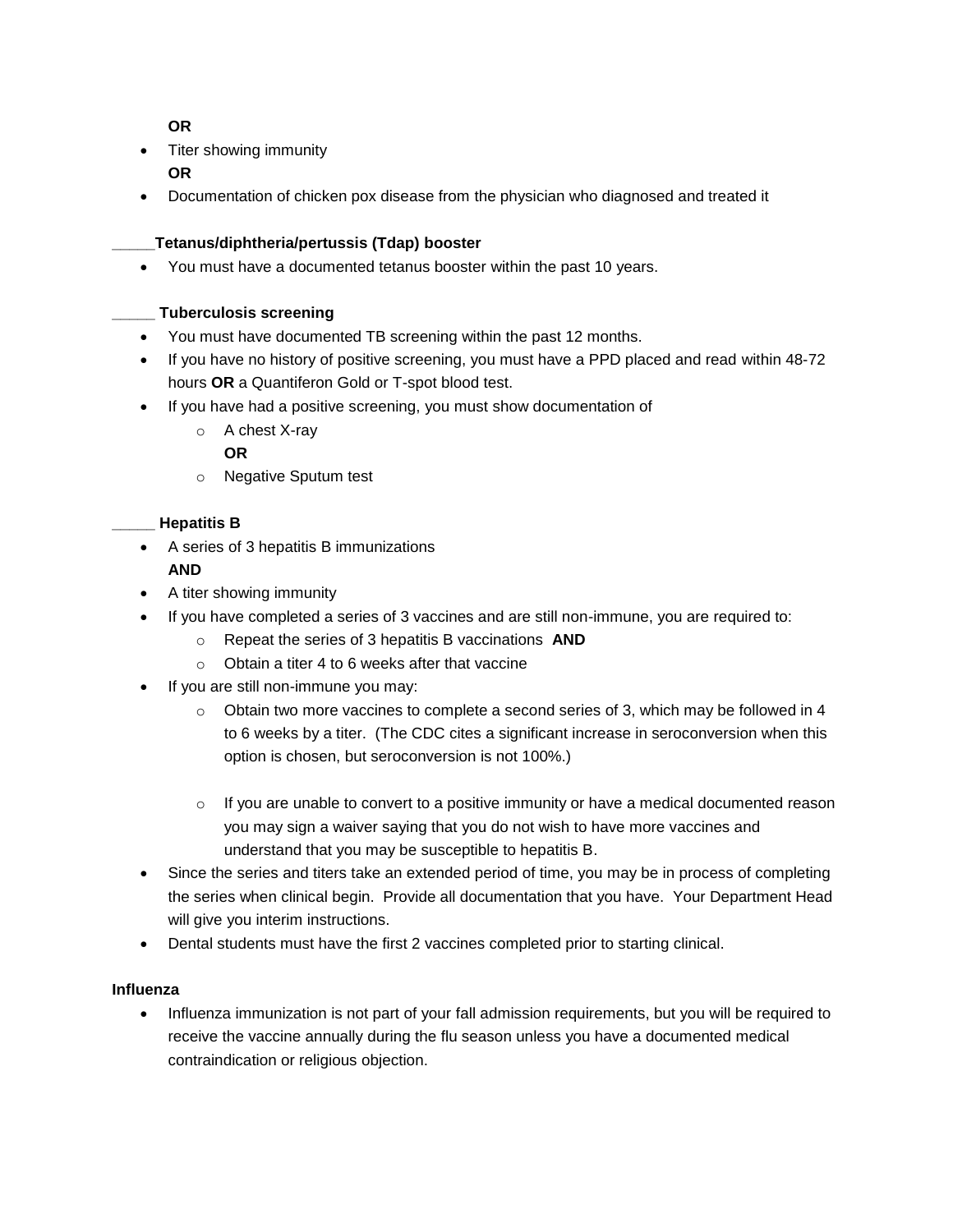## Personal and Family Health History **Name Name**

*The following two pages are be completed by student prior to the physical exam.*

| Date of Birth ____________________                         |                                                                                                                 |  |
|------------------------------------------------------------|-----------------------------------------------------------------------------------------------------------------|--|
| Gender __________ Marital Status ___________________       |                                                                                                                 |  |
|                                                            | Address and the contract of the contract of the contract of the contract of the contract of the contract of the |  |
|                                                            |                                                                                                                 |  |
|                                                            |                                                                                                                 |  |
|                                                            |                                                                                                                 |  |
|                                                            | Are you allergic to any medications? If so, what medications, and what was your reaction?                       |  |
|                                                            |                                                                                                                 |  |
| Check any illness or medical conditions that you have had: |                                                                                                                 |  |
| high blood pressure                                        | disabling depression                                                                                            |  |
| rheumatic fever                                            | ___ anxiety                                                                                                     |  |
| heart disease                                              | __ gastrointestinal disorder                                                                                    |  |
| asthma                                                     | hepatitis                                                                                                       |  |
| ___ other lung disorder                                    | hernia                                                                                                          |  |
| cancer                                                     | fatigue                                                                                                         |  |
| malaria                                                    | anemia                                                                                                          |  |
| thyroid disorder                                           | vision or eye disorder                                                                                          |  |
| diabetes                                                   | __ recurrent back pain                                                                                          |  |
| __ allergies                                               | __ neck or back injury                                                                                          |  |
|                                                            | __ kidney infection                                                                                             |  |
| arthritis                                                  |                                                                                                                 |  |
|                                                            | __ hearing loss                                                                                                 |  |
| __ frequent headaches<br>__ severe head injury             | __ sexually transmitted infection                                                                               |  |

\_\_\_\_\_\_\_\_\_\_\_\_\_\_\_\_\_\_\_\_\_\_\_\_\_\_\_\_\_\_\_\_\_\_\_\_\_\_\_\_\_\_\_\_\_\_\_\_\_\_\_\_\_\_\_\_\_\_\_\_\_\_\_\_\_\_\_\_\_\_\_\_\_\_\_\_\_\_\_\_\_\_\_\_\_\_\_\_\_\_\_\_\_\_\_\_\_\_\_\_\_\_\_\_\_ \_\_\_\_\_\_\_\_\_\_\_\_\_\_\_\_\_\_\_\_\_\_\_\_\_\_\_\_\_\_\_\_\_\_\_\_\_\_\_\_\_\_\_\_\_\_\_\_\_\_\_\_\_\_\_\_\_\_\_\_\_\_\_\_\_\_\_\_\_\_\_\_\_\_\_\_\_\_\_\_\_\_\_\_\_\_\_\_\_\_\_\_\_\_\_\_\_\_\_\_\_\_\_\_\_ \_\_\_\_\_\_\_\_\_\_\_\_\_\_\_\_\_\_\_\_\_\_\_\_\_\_\_\_\_\_\_\_\_\_\_\_\_\_\_\_\_\_\_\_\_\_\_\_\_\_\_\_\_\_\_\_\_\_\_\_\_\_\_\_\_\_\_\_\_\_\_\_\_\_\_\_\_\_\_\_\_\_\_\_\_\_\_\_\_\_\_\_\_\_\_\_\_\_\_\_\_\_\_\_\_ Do you smoke? \_\_\_\_ How many cigarettes/day? \_\_\_\_ Drink alcohol? \_\_\_\_ How many drinks/wk? \_\_\_ List all medications you take regularly. \_\_\_\_\_\_\_\_\_\_\_\_\_\_\_\_\_\_\_\_\_\_\_\_\_\_\_\_\_\_\_\_\_\_\_\_\_\_\_\_\_\_\_\_\_\_\_\_\_\_\_\_\_\_\_\_\_\_\_\_\_\_\_\_\_\_\_\_\_\_\_\_\_\_\_\_\_\_\_\_\_\_\_\_\_\_\_\_\_\_\_\_\_\_\_\_\_\_\_\_\_\_\_\_\_ \_\_\_\_\_\_\_\_\_\_\_\_\_\_\_\_\_\_\_\_\_\_\_\_\_\_\_\_\_\_\_\_\_\_\_\_\_\_\_\_\_\_\_\_\_\_\_\_\_\_\_\_\_\_\_\_\_\_\_\_\_\_\_\_\_\_\_\_\_\_\_\_\_\_\_\_\_\_\_\_\_\_\_\_\_\_\_\_\_\_\_\_\_\_\_\_\_\_\_\_\_\_\_\_\_  $\_$  ,  $\_$  ,  $\_$  ,  $\_$  ,  $\_$  ,  $\_$  ,  $\_$  ,  $\_$  ,  $\_$  ,  $\_$  ,  $\_$  ,  $\_$  ,  $\_$  ,  $\_$  ,  $\_$  ,  $\_$  ,  $\_$  ,  $\_$  ,  $\_$  ,  $\_$  ,  $\_$  ,  $\_$  ,  $\_$  ,  $\_$  ,  $\_$  ,  $\_$  ,  $\_$  ,  $\_$  ,  $\_$  ,  $\_$  ,  $\_$  ,  $\_$  ,  $\_$  ,  $\_$  ,  $\_$  ,  $\_$  ,  $\_$  ,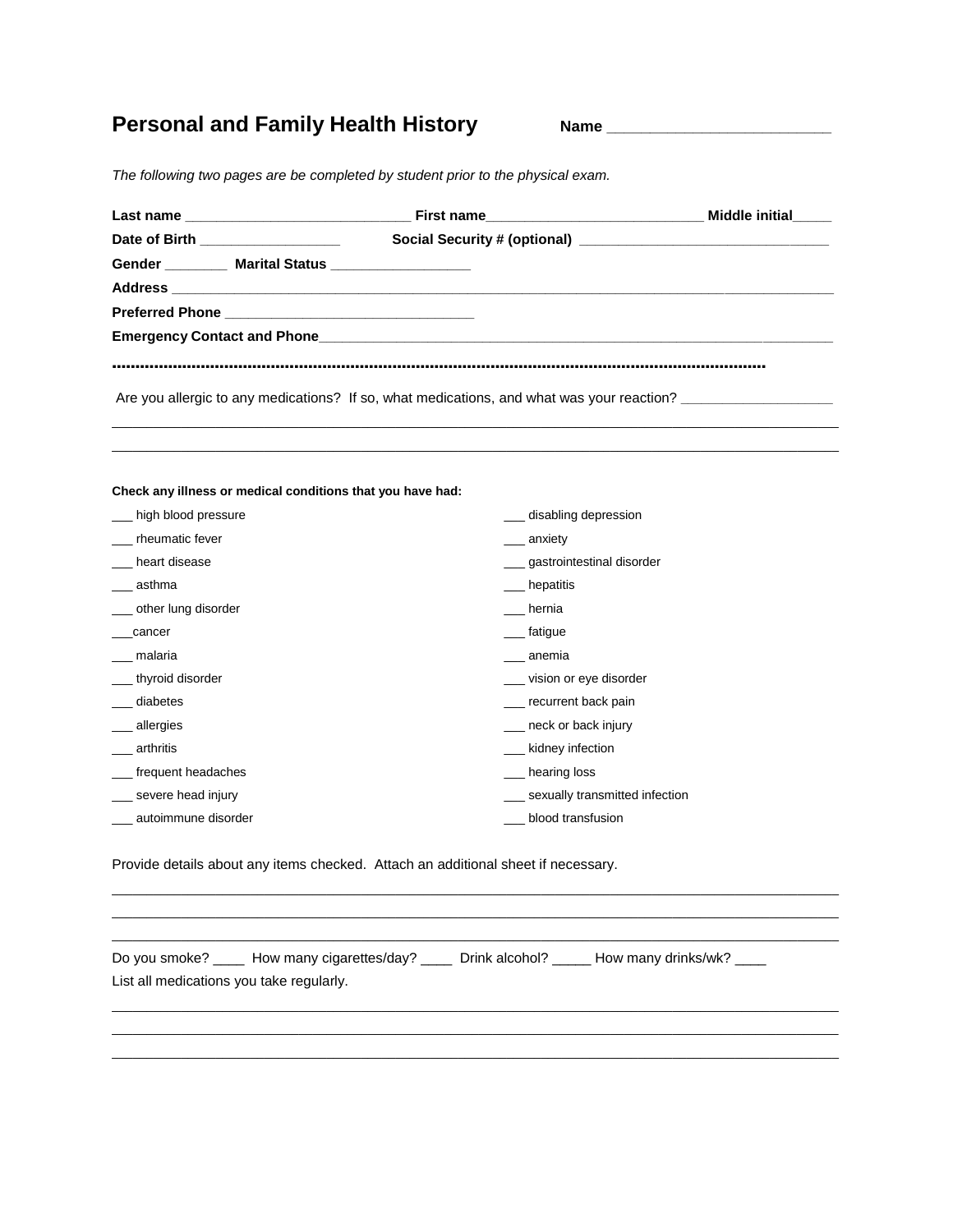Has any person related to you by blood had any illness or condition below? If so, check the condition and state the relationship of the family member to you.

| high blood pressure __________________ | diabetes                                                                                                                                                                                                                       |
|----------------------------------------|--------------------------------------------------------------------------------------------------------------------------------------------------------------------------------------------------------------------------------|
| stroke                                 | glaucoma en el proponente de la contradición de la contradición de la contradición de la contradición de la co                                                                                                                 |
| heart disease                          | cancer and the cancer of the control of the control of the control of the control of the control of the control of the control of the control of the control of the control of the control of the control of the control of th |
| blood disorder                         | substance abuse                                                                                                                                                                                                                |
| high cholesterol                       | psychiatric illness                                                                                                                                                                                                            |

Do you have any conditions that limit or interfere with performing physical activity?

Have you ever been hospitalized? Specify when and why.

Have you received treatment for a psychiatric, emotional, or behavioral disorder?

Do you have any vision problems not corrected with glasses or contact lenses or any hearing impairment?

Have you seen a physician in the past six months for anything other than routine well visits?

Have you had any serious injuries or illnesses not already noted?

**Statement:** I have personally supplied the above information and attest that it is accurate and true to the best of my knowledge.

| Signature of student    | .Jate |
|-------------------------|-------|
|                         |       |
|                         |       |
| Printed name of student |       |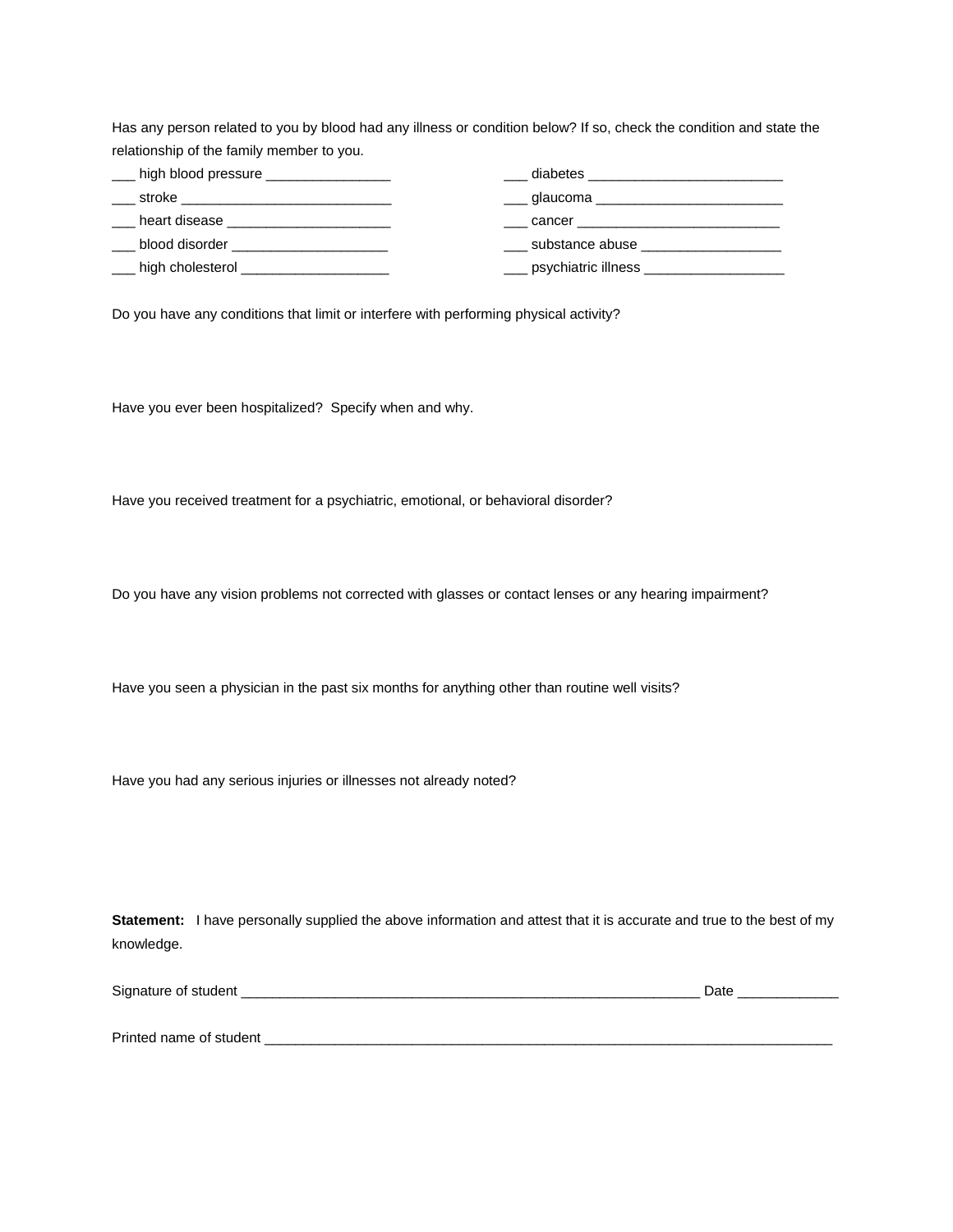### **Immunization Record CONFING Mame**

*The student should complete as much as possible of the Immunization Record prior to the exam and must provide documentation of any prior immunizations, titers, or screening tests.* 

*If new immunizations, blood tests, or screening tests are done during this physical exam visit, the health care provider must document and initial those and sign the immunization summary.* 

*The Coastal Carolina Community College Nursing and Allied Health Division assume responsibility for following up on any incomplete records of required immunizations that cannot be verified by the health care provider.* 

#### **Required immunizations**

|                                               | <b>Date</b> | <b>Date</b> | <b>Date</b> | <b>Date</b> |
|-----------------------------------------------|-------------|-------------|-------------|-------------|
| <b>DTP or Td</b> (Initial series)             |             |             |             |             |
| Tdap booster (most recent)                    |             |             |             |             |
| <b>MMR</b> (2 after 1 <sup>st</sup> birthday) |             |             |             |             |
| <b>MMR</b> booster(s)                         |             |             |             |             |
| Varicella (2)                                 |             |             |             |             |
| <b>Hepatitis B</b> (initial series)           |             |             |             |             |
| Hepatitis B repeat series (if not immune)     |             |             |             |             |

**Titers** (where indicated)

|                                                          | Date | <b>Result</b> |
|----------------------------------------------------------|------|---------------|
| Rubeola (measles) titer                                  |      |               |
| <b>Mumps titer</b>                                       |      |               |
| <b>Rubella titer</b>                                     |      |               |
| <b>MMR titer</b> (booster)                               |      |               |
| Varicella titer                                          |      |               |
| <b>Hepatitis B titer #1*</b> (after original series)     |      | $m$ IU/mL $*$ |
| <b>Hepatits B titer # 2</b> $*($ after repeat of series) |      | $m$ IU/mL $*$ |

**\*A quantitative hepatitis B titer result is required for Dental students.** 

**Tuberculosis screening** (most recent) *Either PPD or TB blood testing is acceptable for health occupation students.* 

|                                                                | <b>Date</b> | <b>Interpretation</b> |
|----------------------------------------------------------------|-------------|-----------------------|
| <b>PPD Placed</b>                                              |             | N/A                   |
| <b>PPD Read</b> (pos or neg) OR                                |             |                       |
| <b>Quantiferon Gold or T-Spot</b> (pos, neg, or indeterminate) |             |                       |

**OR**

#### **Screening following positive PPD history** (most recent)

|                                                                         | Date | Result |
|-------------------------------------------------------------------------|------|--------|
| <b>Chest X-ray</b> (pos or neg)                                         |      |        |
| Record of TB screening (attach form and indicate low risk or high risk) |      |        |

*If new immunizations, blood tests, or screening tests are done during this physical exam visit, the health care provider must document and initial those and sign the immunization summary.* 

**\_\_\_\_\_\_\_\_\_\_\_\_\_\_\_\_\_\_\_\_\_\_\_\_\_\_\_\_\_\_\_\_\_\_\_\_\_\_\_\_\_\_\_\_\_\_\_\_\_\_\_\_\_\_\_\_\_\_\_\_\_\_\_\_\_\_\_\_\_\_\_\_\_\_\_\_\_\_\_\_\_\_ \_\_\_\_\_\_\_\_\_\_\_\_\_\_\_\_\_\_\_\_**

**Signature of physician, nurse practitioner, or physician's assistant Date** 

**\_\_\_\_\_\_\_\_\_\_\_\_\_\_\_\_\_\_\_\_\_\_\_\_\_\_\_\_\_\_\_\_\_\_\_\_\_\_\_\_\_\_\_\_\_\_\_\_\_\_\_\_\_\_\_\_\_\_\_\_\_\_\_\_\_\_\_\_\_\_\_\_\_\_\_\_\_** 

**Print Name of Health Care Provider**